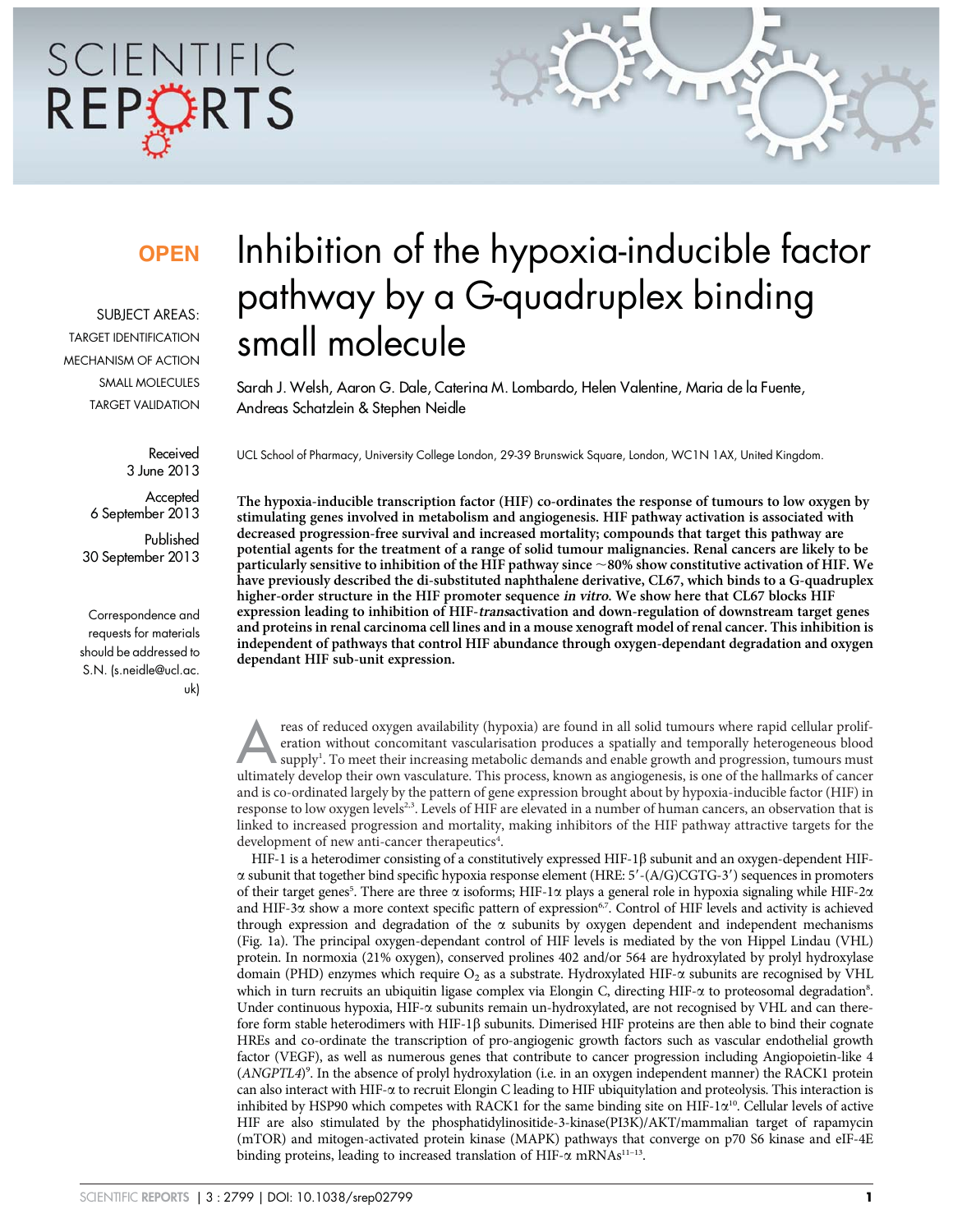



Figure 1 <sup>|</sup> Regulation of the HIF pathway by oxygen dependant and independent mechanisms (a) Under normoxia, prolyl hydroxylase domain proteins use oxygen and  $\alpha$ -ketoglutarate as substrates to hydroxylate conserved proline residues on HIF- $\alpha$  subunits. This allows binding of the VHL protein which recruits an ubiquitin ligase complex via Elongin C, leading to HIF-α ubiquitination and proteosomal degradation<sup>8</sup>. Oxygen-independent control of HIF is mediated by RACK1 which also recruits Elongin C and directs the HIF-a subunits to the proteasome. PI3K/AKT/mTOR and MAPK pathways can increase translation of HIF- $\alpha$  mRNA in an oxygen-independent manner<sup>11</sup>. In hypoxia, stabilised HIF- $\alpha$  subunits dimerise with HIF- $\beta$  subunits enabling interaction with HREs in a wide range of gene promoters in the nucleus. The resulting pattern of transcription drives cellular responses to hypoxia such as angiogenesis and metabolic reprogramming, and can up-regulate the expression of multiple genes that contribute to cancer progression through survival, metastasis and invasion $13$ . (b) Structure of CL67.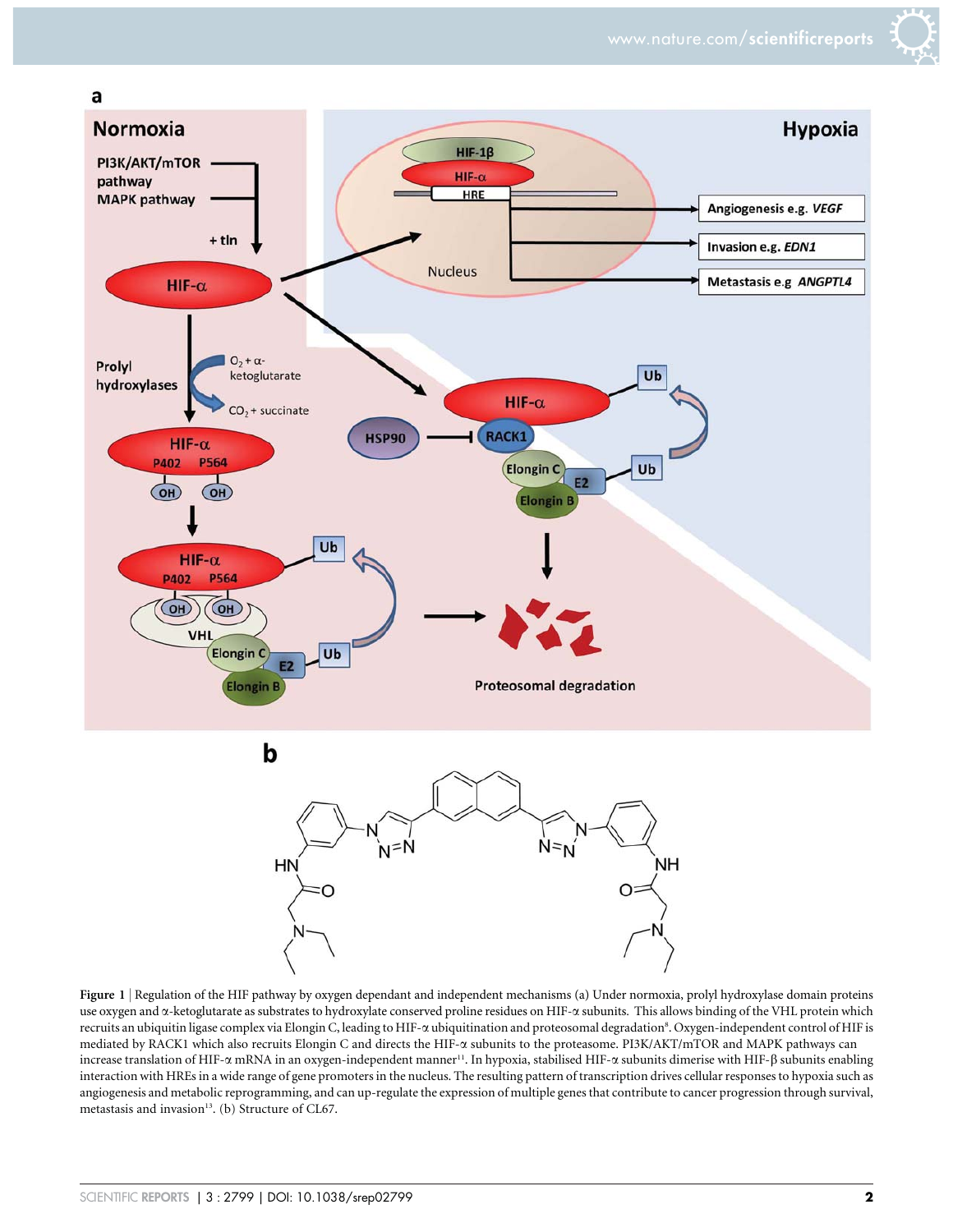

Genetic and immunohistochemical analyses of different populations have reported between 50% and 91% of familial and sporadic renal cell carcinomas are associated with genetic or epigenetic abnormalities within VHL that cause loss of function and are associated with increased expression of HIF-1 $\alpha$  and HIF-2 $\alpha^{14-19}$ . Constitutive expression of the HIF pathway is commonly regarded as the foremost oncogenic cause of renal cancers and inhibitors of the HIF pathway are likely to be particularly effective in treating renal cell carcinoma. Current molecular strategies to inhibit the HIF pathway include direct inhibition of HIF-1 $\alpha$  using anti-sense RNA<sup>20</sup>, blockage of HIF-1 $\alpha$ /HIF-1 $\beta$  dimerization<sup>21</sup> and re-purposing of existing anticancer agents that inhibit components of the PI3K/AKT/mTOR and MAPK<sup>22–25</sup>. While most work has focused on targeting the HIF-1 $\alpha$ subunit, HIF-2 $\alpha$  is also commonly up-regulated in renal cancers<sup>26</sup>, where it is specifically responsible for the up-regulation of protumorigenic genes<sup>27,28</sup>.

Our laboratory's approach to the discovery of HIF inhibitors involves targeting promoter sequences containing several short runs of guanine nucleotides that can form complex higher order structures, termed quadruplexes<sup>29</sup>. The highly distinctive nature of quadruplex topologies suggests that they can act as novel therapeutic targets, for example in the selective inhibition of transcription of a given oncogene, using designed small molecules to stabilise a particular quadruplex<sup>30</sup>. The promoters of both HIF-1 $\alpha$  and HIF-2 $\alpha$ contain guanine-rich sequences capable of forming a G-quadruplex structure one of which has been shown to modulate the activity of the HIF-1 $\alpha$  promoter (5' – GCGCGG<sub>4</sub>AGG<sub>4</sub>AGAG<sub>5</sub>GCG<sub>3</sub>AGCGCG – 3'), though the role of potential G-quadruplex sequences within the HIF-2 $\alpha$  promoter is unknown<sup>31,32</sup>.

We have identified the G-quadruplex stabilising agent CL67 (Fig. 1b) as a potent and selective inhibitor of renal carcinoma cells in vitro compared to other cancer cell lines including breast, prostate, pancreatic and lung cancer cells<sup>33</sup>. Here we show that CL67 inhibits both HIF-1 $\alpha$  and HIF-2 $\alpha$  proteins in a dose- and time-dependent manner both in vitro and in vivo leading to inhibition of HIF-1 transactivation and reduced transcription of downstream target genes.

#### **Results**

CL67 inhibits the HIF pathway in renal cancer cell lines. We have recently shown that CL67, a DNA quadruplex-stabilising disubstituted naphthalene derivative, selectively inhibits the growth of renal and osteosarcoma cell lines. In U20S osteosarcoma cells this activity is accompanied by a reduction of HIF-1 $\alpha$  and HIF-2 $\alpha$  protein levels<sup>33</sup>. To assess whether CL67 also inhibits the HIF pathway in renal cancer cells, HIF and VEGF protein levels and hypoxia response element (HRE) transactivation were measured in renal clear cell carcinoma lines RCC4 and 786-0 following compound exposure (Fig. 2).

A dose- and time-dependent decrease in HIF-1 $\alpha$  abundance was observed in RCC4 cells in both normoxic and hypoxic conditions (Fig. 2a). Levels of HIF-1 $\alpha$  protein in hypoxic RCC4 cells were reduced to 50% of untreated control levels within 2 h of treatment with  $5 \times$  IC<sub>50</sub> of CL67 and reached maximal inhibition (12% of untreated control) after 4 h treatment. There was a marked recovery of HIF-1 $\alpha$  levels by 8 h post exposure indicating that this HIF inhibition is reversible. In hypoxic 786-0 cells increasing concentrations of CL67 resulted in a steady decrease (to 61%, 51% and 37% of untreated controls after 4 h treatment with  $1\times$ ,  $5\times$  and  $10\times$ IC<sub>50</sub>CL67, respectively) of the HIF-2 $\alpha$  protein (Fig. 2a). It should be noted that 786-0 cells constitutively express HIF-2 $\alpha$  but do not express HIF-1 $\alpha^{34}$ . No change in the levels of HIF-1 $\beta$  was detected in either cell line.

To confirm the functional relevance of the reduced HIF protein expression, we tested whether CL67 treatment reduced HIFmediated trans-activation of the HRE using a luciferase reporter

236% of normoxic levels by exposure to hypoxia for 4 h (Fig. 2b). CL67 treatment produced a dose-dependent decrease in HIF activity in RCC4 cells under both normoxic and hypoxic conditions. HRE activity was reduced to approximately baseline (normoxic) levels by 4 h treatment with  $1\times$  IC<sub>50</sub> CL67 under continued hypoxia and this was significantly reduced to 23.4% and 14.8% of hypoxic untreated control levels by treatment with  $5\times$  and  $10\times$  IC<sub>50</sub> CL67, respectively  $(p < 0.01)$ . HIF trans-activation was not significantly reduced by treatment with  $1 \times$  IC<sub>50</sub> CL67 under normoxia but was significantly decreased by treatment with  $5\times$  and  $10\times$  IC<sub>50</sub> CL67 (59% and 25% respectively;  $p < 0.01$ ). CL67 did not have a significant effect on trans-activation of the pGL3 control vector, which lacks the HRE. Further confirmation of the functional relevance of decreased HIF protein levels was determined by measuring the effect of CL67 on the abundance of the HIF down-stream target, VEGF, using ELISA (Fig. 2c). CL67-treated RCC4 cells showed a significant dose- and time-dependent reduction in VEGF abundance (71.6% that of untreated controls within 4 h of treatment with  $5 \times$  IC<sub>50</sub>;  $p < 0.01$ ).

construct. In untreated cells HRE trans-activation was increased to

Together these results demonstrated the functional relevance of CL67-mediated inhibition of HIF production, showing that reduced HIF protein levels resulted in reduced activity from HIF-inducible promoters and reduced expression of HIF target proteins.

CL67 inhibits the HIF pathway independently of VHL and upstream oncogenic signalling pathways. Cellular levels of HIF- $1\alpha$  are controlled principally by oxygen-dependant degradation mediated by VHL and oxygen-independent protein synthesis controlled through PI3K-AKT-mTOR and MAP kinase activation<sup>13,34,38</sup>. To determine if inhibition of HIF by CL67 was achieved through disruption of these pathways, colony formation and the abundances and activities of key members of each pathway were assessed in VHL positive and negative RCC4 cells treated with CL67 (Fig. 3).

RCC4 cells were stably transfected with wild type VHL and exposed to  $5 \times$  IC<sub>50</sub> CL67 under either normoxic or hypoxic conditions. In normoxic cells, restoration of active VHL resulted in a depletion of HIF-1a. This effect was reversed in hypoxic conditions confirming the functionality of the transfected VHL (Fig. 3b). CL67 significantly reduced colony formation in both RCC4 and RCC4/ VHL cells after 4 h treatment with  $5 \times$  IC<sub>50</sub> and  $10 \times$  IC<sub>50</sub> CL67 in both normoxia and hypoxia (Fig. 3a). Furthermore, a time-dependent reduction of HIF-1a protein levels was observed in both normoxic VHL  $-/-$  cells (Fig. 3b) and in hypoxic cells carrying wild-type VHL (Fig. 3c). These results demonstrate that CL67 does not depend on the VHL pathway to inhibit colony formation, and that CL67 inhibits HIF-1 $\alpha$  protein levels by a VHL-independent mechanism.

No significant difference in colony formation was seen in VHL negative RCC4 cells in hypoxia compared to normoxia. Interestingly however, RCC4/VHL cells were significantly less sensitive to CL67 than VHL negative RCC4 cells and were significantly more sensitive to CL67 in hypoxia compared to normoxia (Fig. 3a). The restoration of active VHL also increased  $IC_{50}$  values for CL67 in RCC4, RCC10 and 786-0 renal cell lines (Supplementary Figure S1). Taken together these observations indicate that increasing HIF levels may in fact potentiate the anti-proliferative activity of CL67.

Maximum reduction in HIF-1 $\alpha$  levels were observed after 4 h treatment in both VHL positive and negative cell lines. However, protein levels in both lines recovered to between 85% and 91% of the untreated control by 8 h, indicating that the compound is either inactivated (e.g. through metabolism or degradation), or that the CL67-mediated inhibition of HIF production is circumvented by activation of alternate pathways. We therefore measured the abundance of three key proteins, HSP90, AKT and Raf-1, which act in upstream HIF activation pathways (Fig. 3c). None were affected by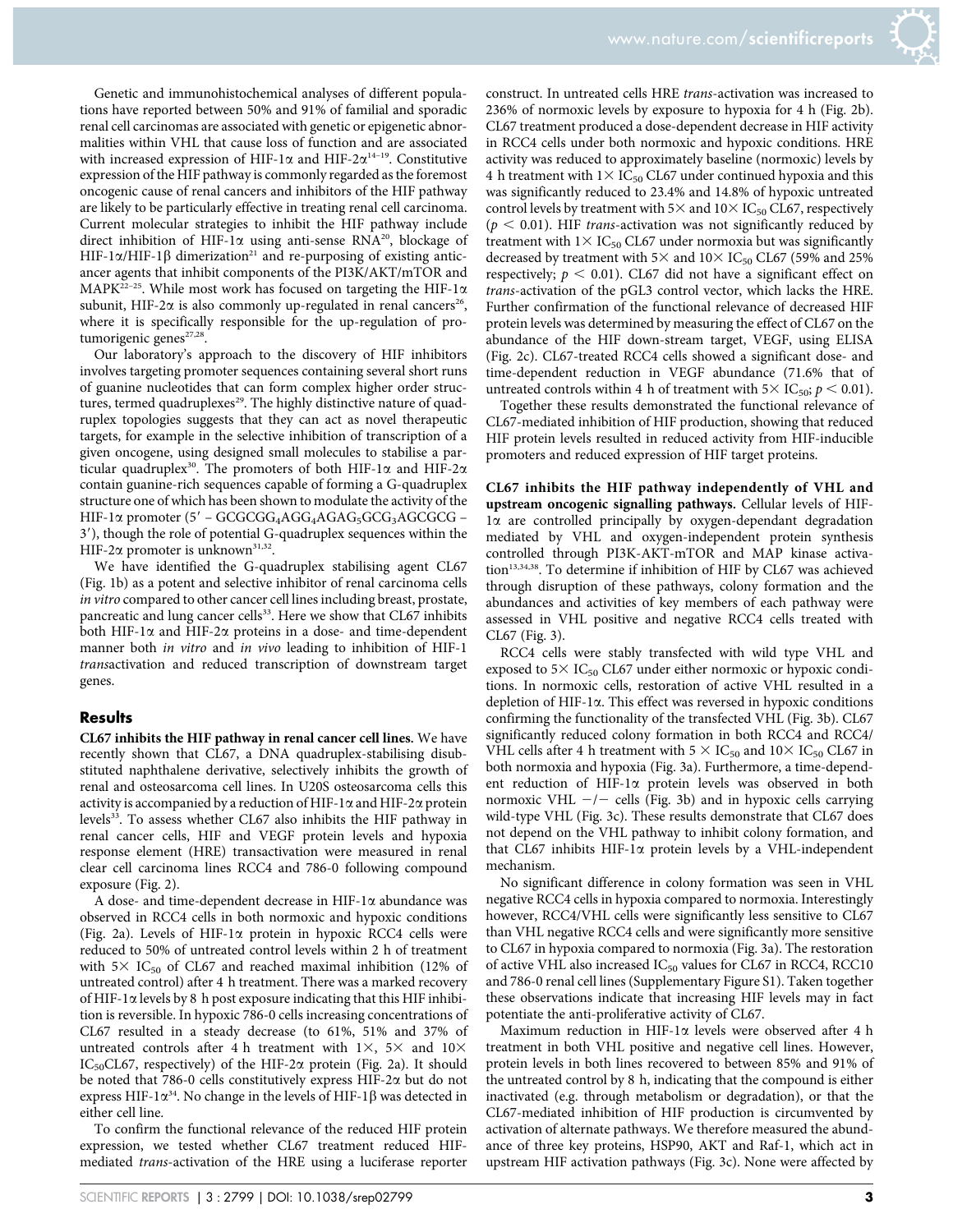

Figure 2 | CL67 inhibits the HIF pathway. (a) Effect of CL67 on HIF protein expression levels in renal cancer cell lines. Left-hand panel: RCC4 cells were incubated in normoxia (21% oxygen) and 786-0 cells in hypoxia (1% oxygen), for 4 h, with the indicated doses of CL67. Right-hand panel: RCC4 cells were treated with five times the IC<sub>50</sub> of CL67 for the indicated times. Cells were then lysed and Western blotting was performed probing for HIF-1 $\alpha$ , HIF-2a, HIF-1b. Lamins A and C were probed as loading controls. Results are representative of at least 2 independent experiments. (b) CL67 inhibits transcription from the hypoxia response element (HRE). RCC4 cells were co-transfected with either an empty vector control (pGL3; grey bars) or a vector expressing luciferase under the control of multiple copies of the (HRE; red bars). To normalize for transfection efficiency both sets of cells were transformed with a vector expressing renilla luciferase. Cells were then exposed to either normoxia or hypoxia and treated for 4 h with the indicated dosages of CL67. Luciferase activity was measured as described in Methods and final results were expressed as a percentage of the activity of untreated, normoxic cells. (c) CL67 treatment reduces VEGF protein levels in a time- and dose-dependant manner. RCC4 cells were exposed to CL67 at  $5\times$  the IC<sub>50</sub> for 0, 2 and 4 h (left-hand panel), or for 4 h at 0,  $1 \times$ ,  $5 \times$ , and  $10 \times$  the IC<sub>50</sub> (right-hand panel) Samples (1 ml) of the culture medium were then collected and VEGF levels were measured using ELISA. VEGF levels in all treated samples were significantly reduced compared to untreated controls ( $p \le 0.01$ ). Data in (b) and (c) show the mean ±S.D. of three experiments carried out with at least 2 replicates. Note that cropped blots are shown here.

CL67 treatment in RCC4 cells. In addition, a panel of 65 kinases, including PI3K, MAPK and mTOR, tested negative (IC $_{50}$   $>$  10  $\mu$ M) for inhibition by CL67 (experiments performed by Novartis Institutes for Biomedical Research). A description of the assessed kinases is given in Supporting Table S1. These results indicate that CL67 inhibits HIF independently of both oxygen-dependant and oxygen-independent signalling pathways that are known to control its cellular levels and activity, as well as independently of multiple oncogenic signalling pathways.

CL67 inhibits the expression of HIF-1 $\alpha$  and HIF-1 regulated genes. We have demonstrated in vitro that CL67 binds to and stabilises a G-quadruplex sequence located within the promoter sequence of HIF- $1\alpha^{33}$ . We therefore hypothesised that CL67 inhibits the HIF pathway by preventing transcription of the gene as a consequence of stabilising the promoter G-quadruplex sequence. To test this we analysed the mRNA abundance of HIF- $1\alpha$  by qRTPCR using two sets of HIF-1 $\alpha$  primers. Using the first primer, set treatment of RCC4 cells with  $1\times$ , 5 $\times$ , and  $10\times$  IC<sub>50</sub> of CL67 reduced HIF-1 $\alpha$  mRNA abundance to 29.2%, 29.2%, and 27.3% that of the untreated controls respectively ( $p < 0.05$ , Student's t-test). In a separate time course, exposure of RCC4 cells to 5 $\times$  IC<sub>50</sub> of CL67, HIF-1 $\alpha$  mRNA levels were reduced to 3.9%, 4.0% and 4.2% of the corresponding untreated control after 2, 4 and 6 hours ( $p < 0.05$ ). In contrast, measurement of the HIF-2 $\alpha$ transcript in 786-0 cells by qRTPCR revealed a modest reduction in expression to between 92.5% and 91.4% that of the untreated control following 4 hours exposure to  $5 \times$  IC<sub>50</sub> CL67.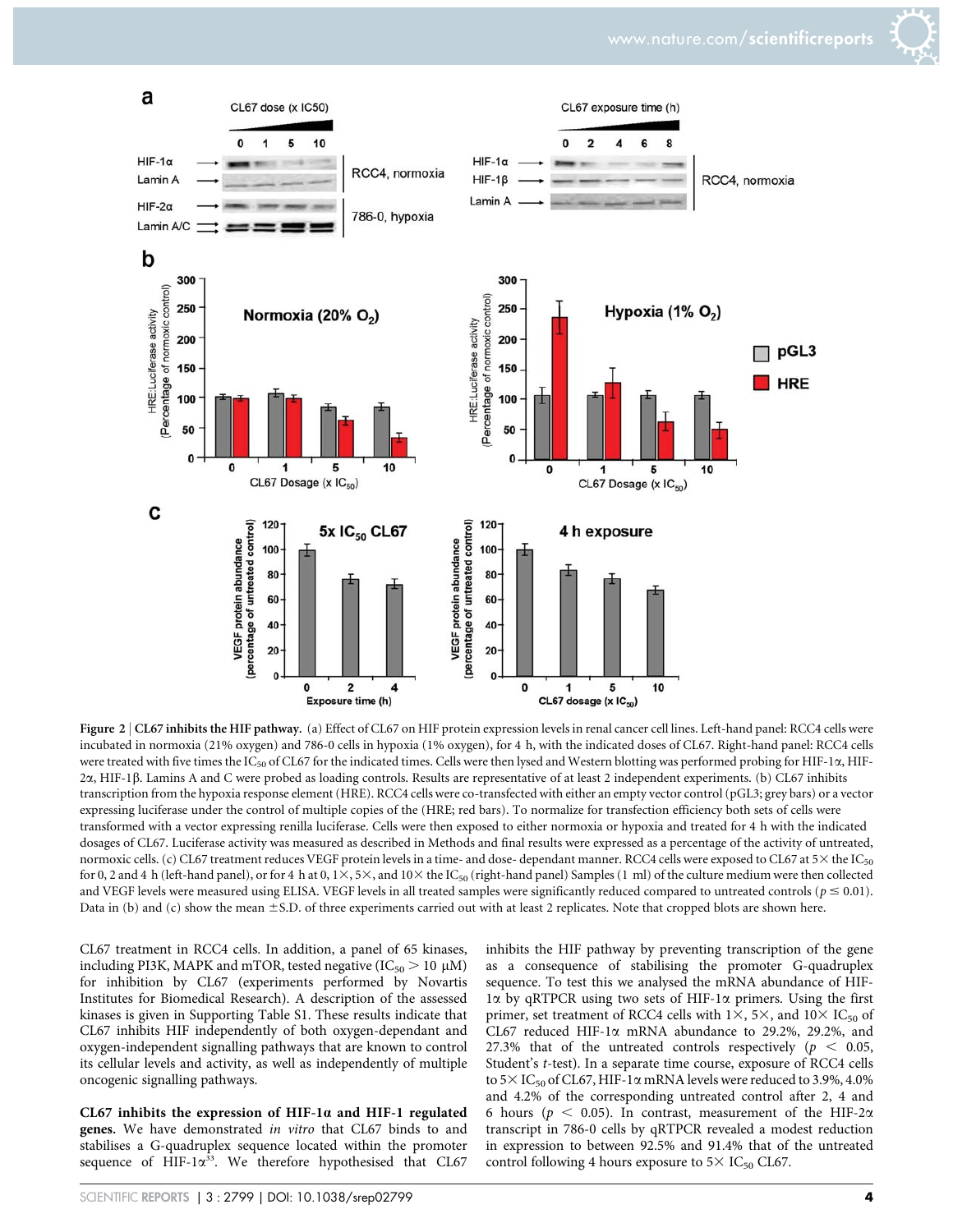



Figure 3 | CL67 inhibits colony formation and HIF-1a in a manner independent of VHL and the PI3K/AKT/mTOR and MAPK pathways. (a) RCC4 cells (lacking VHL; RCC4) and RCC4 cells stably transfected with VHL (RCC4/VHL) were incubated for 4 h with the doses indicated of CL67 in normoxia (20% oxygen) or hypoxia (1% oxygen). Colony formation assays were then performed. Data represents the mean ±S.D. of 3 experiments with at least 2 replicates.  $*$ , Significant difference compared to untreated control ( $p$  < 0.01);  $**$ , Significant difference compared to both normoxic sample and untreated sample ( $p < 0.01$ ). (b and c) RCC4 cells (pVHL  $-/-$ ) and RCC4 cells stably transfected with pVHL were incubated with 5 $\times$  IC<sub>50</sub> doses of CL67 for the indicated times in normoxia or hypoxia. RCC4/VHL cells were exposed to hypoxia for 16 h to increase levels of HIF-1a before treating with CL67. Cells were lysed and Western blotting was performed probing for HIF-1 $\alpha$  (b), HSP-90, Raf-1 and AKT (c). Actin or lamin A were used as loading controls. Data are representative of at least 2 independent experiments. Note that cropped blots are shown here.

The HIF-1 pathway is a major regulator of angiogenesis in hypoxic tumours<sup>39</sup>. As a second assessment of HIF-1 pathway blockage and of HIF-1 $\alpha$  transcriptional inhibition we measured the expression of 83 genes involved in angiogenesis, in normoxic RCC4 cells. This gene set included HIF-1 $\alpha$  (measured with a different primer set than the first experiment), 15 genes that have been robustly shown to be under the control of HIF-1, a further 9 genes that have been linked to the HIF pathway but not demonstrated to be under HIF-1 control, and 59 genes that have not been linked to HIF-mediated regulation. The full gene list and dataset for this analysis is given in Supporting Table S2.

There was a titratable decrease in HIF-1 $\alpha$  mRNA abundance in normoxic RCC4 cells exposed to  $5 \times$  IC50 of CL67 for 2 h, 4 h or 6 h compared with untreated cells at 0 h (Fig. 4a). However, in contrast to the first qPCR assay, none of these decreases were strong or statistically significant. Transcripts for all of the 15 genes that are induced by HIF-1 were decreased in abundance over the course of

the experiment. The most heavily down-regulated genes were those encoding ANGPTL4, FN1, PLAU and VEGFA, all of which showed statistically significant down-regulation at 6 h exposure (Fig. 4b). Within the angiogenesis gene set there was also a significant reduction in the expression of the 15 HIF-regulated genes compared with the 59 HIF-1 independent genes (Fig. 4c, Supplementary Table S2), indicating that the majority of the observed transcriptional changes were a result of HIF pathway inhibition. Interestingly, there was also a significant down-regulation of the genes encoding tumour necrosis factor- $\alpha$  (TNF $\alpha$ ), the chemokines CXCL1 and CXCL6, and the interleukins IL6 and IL8, none of which have previously been shown to be under control of HIF-1 (Fig. 4d). This suggested that these genes could be as yet unidentified targets of the HIF pathway. Alternatively, they could be additional drug targets that are directly inhibited by CL67.

These results further demonstrate that CL67 is a robust inhibitor of the HIF pathway in renal cancer cell lines, inhibiting expression of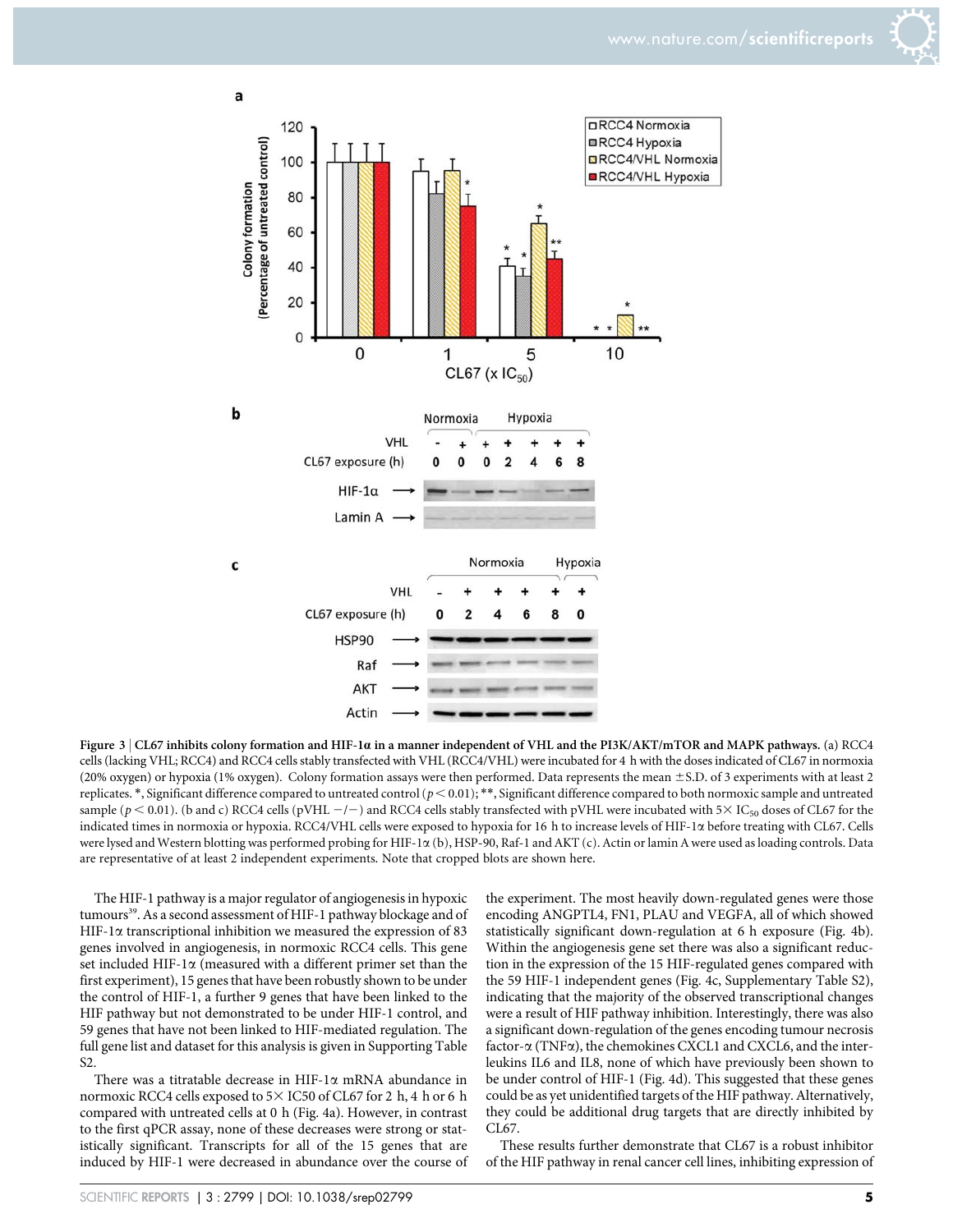

Figure 4 | CL67 inhibited the expression of HIF-1 $\alpha$  and HIF-1 regulated genes. (a), (b) and (d)Total RNA was purified from RCC4 cells exposed to 5 $\times$ the IC<sub>50</sub> of CL67 for 2, 4 or 6 hours, reverse transcribed to cDNA and then used to monitor the expression changes of 83 genes involved in angiogenesis by  $qPCR$ . Expression data for each gene was normalised to the housekeeping gene RPLP0 and then to untreated samples at t0 ( $n = 3$ ; error bars, 90%) confidence interval; \*,  $p < 0.05$  and \*\*,  $p < 0.01$  compared with untreated control using Student's t-test). (c) HIF-1 regulated angiogenesis pathway genes were significantly down-regulated by CL67 compared to HIF-1 independent genes. Shown are box and whisker plots of log<sub>2</sub> fold expression changes for 59 genes that are not controlled by the HIF-1 pathway (Non-HIF-1) and 15 genes that are established targets of HIF-1 (HIF-1). Significance values are for 2 tailed, homoscedastic t-tests comparing non-HIF-1 and HIF-1 regulated genes at each time point.

HIF-regulated genes. This data also indicates that CL67 inhibits the HIF pathway at least in part by inhibiting transcription of HIF-1 $\alpha$ , though given the variability of the reduction in the HIF-1 $\alpha$  transcript between experiments, other possible mechanisms of inhibition cannot be fully ruled out.

CL67 inhibits the HIF pathway in vivo. We confirmed the in vivo relevance of the HIF inhibitory activity of CL67 by measurement of the expression of both HIF-2 $\alpha$  and GLUT-1 proteins in 786-0 cells grown as xenografts on nude mice (Fig. 5). Both proteins were significantly reduced within 6 h of treatment with 15 mg/kg CL67. HIF-2 $\alpha$  protein was further reduced to 13.8% of control levels ( $p <$ 0.01) after 8 h and GLUT-1 protein to 9.3% of control levels after 16 h ( $p < 0.01$ ), further confirming the physiological relevance of the

HIF inhibitory activity of CL67. As seen in with cultured cells, levels of HIF-2a protein eventually recovered, here after 16 h treatment. RCC4 and RCC4VHL cells could not be grown as xenografts and 786-0 cells do not express HIF-1 $\alpha$  so expression of this protein was not assessed in this experiment.

#### **Discussion**

Up to 91% of renal cancers over-express HIF-1 $\alpha$  due to inactivation of VHL $^{14-19}$  and are therefore likely to be over-reliant on this pathway for their genesis, growth and survival. We have previously shown that CL67 is a novel small molecule inhibitor that preferentially inhibits renal cancer cell line growth compared to other cancer cell lines including human breast, lung, prostate and pancreatic cell lines<sup>33</sup>.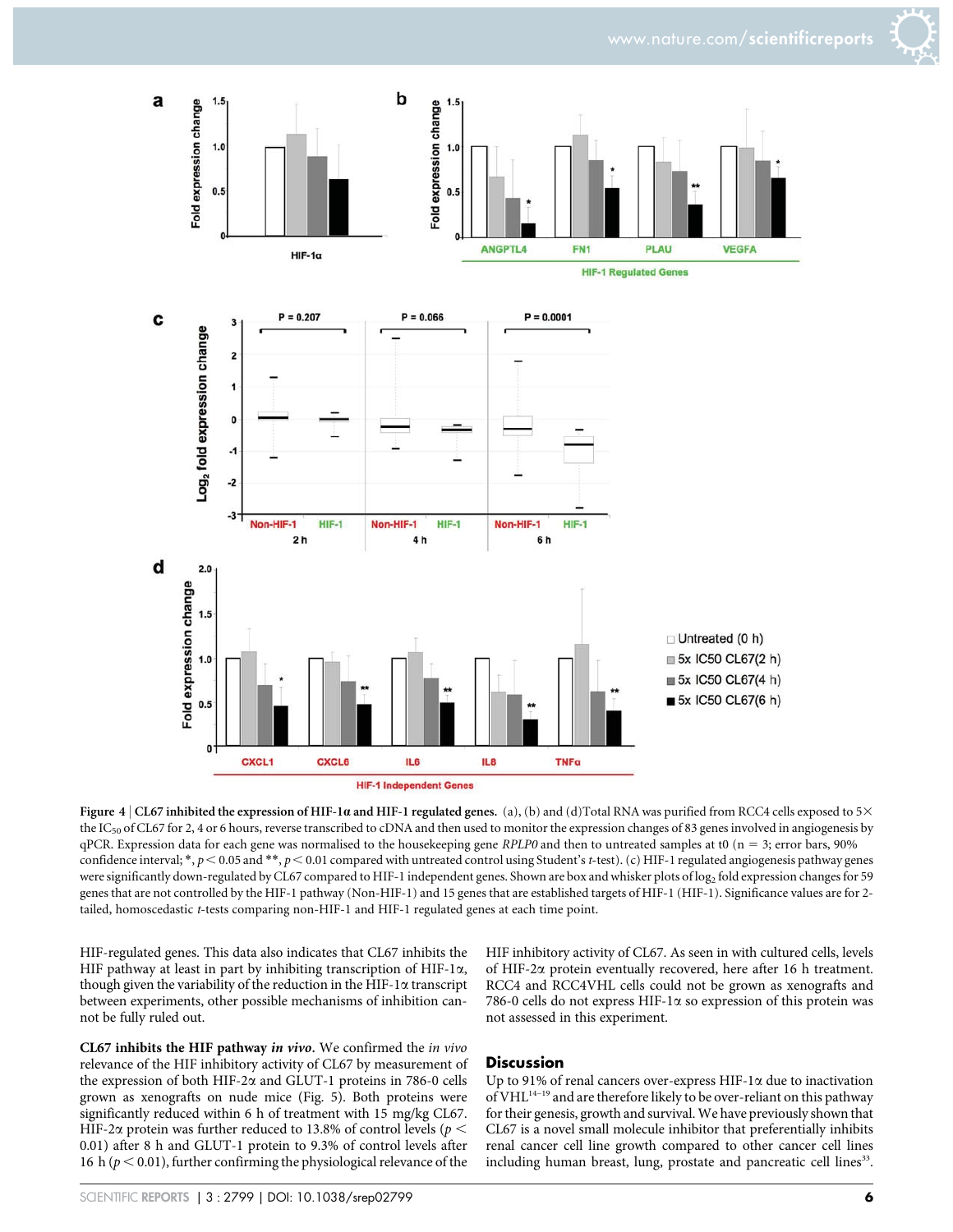

Figure 5 | CL67 inhibits the HIF pathway in vivo. (a) 786-0 cells were grown as xenografts in the flanks of nude mice. Once the xenografts had reached an appropriate size (median 150 mm<sup>3</sup>) mice were treated with 15 mg/kg CL67. Tumours were harvested from four mice at each time point and were immediately homogenised and lysed on ice. Western blotting was then performed with antibodies against HIF-2a, GLUT-1, lamin A and lamin C. Representative blots for two of the four mice at each time point are shown. A common sample from the untreated control group was run on each gel as a reference to enable comparison between gels. (b) Blots were quantified using ImageQuant Software, normalised for loading and expressed as a percentage of the intensity of the common reference sample (Data are means  $\pm$  s.e.; n = 4,  $\ast$ ,  $p$  < 0.05 compared with the control group). Note that cropped blots are shown here.

These studies also demonstrated that CL67 binds to, and stabilises G-quadruplex sequences in the HIF-1 $\alpha$  and HIF-2 $\alpha$  promoter sequences *in vitro*, using surface plasmon resonance<sup>33</sup>. The current study provides the first evidence that a small molecule G-quadruplex stabilising agent can produce inhibition of both HIF-1 $\alpha$  and HIF-2 $\alpha$ proteins with subsequent down-regulation of the HIF pathway.

Renal cell carcinoma cells exposed to CL67 displayed decreased levels of HIF-1 $\alpha$  and HIF-2 $\alpha$  proteins and decreased transactivation of the phosphoglycerate kinase HRE in both normoxia and hypoxia, and in both the presence and absence of VHL (Fig. 2 and Fig. 3), demonstrating a robust inhibitory effect that is likely to be independent of both tumour oxygen status and VHL. Down-stream target proteins of the HIF pathway, VEGF and GLUT-1 were also decreased following drug treatment. Though VEGF protein levels were not reduced to as great an extent as HIF-1 $\alpha$  and HIF-2 $\alpha$  proteins or HRE trans-activation, the values obtained were comparable with previous studies that have shown similar effects on VEGF levels following inhibition of HIF-1 and which were attributed to VEGF production through compensatory HIF-independent mechanisms<sup>40</sup>. A qPCR array analysis of angiogenesis pathway genes revealed that CL67 also significantly down-regulated HIF-regulated genes compared with genes that are not under HIF control. Amongst the genes down-regulated by CL67 were ANGPTL4, EDN1 and VEGFA, all of which contribute to cancer progression $13$ . Interestingly, pro-inflammatory cytokines IL6 and TNFa were also significantly down-regulated in a time-dependent manner by CL67 treatment. Activation of the IL6 receptor is known to induce HIF-1 $\alpha$  expression<sup>41</sup>, indicating that the observed IL6 transcriptional inhibition could be linked with CL67-mediated blockage of the HIF pathway.

Several signalling pathways are known to regulate HIF activity, and modulation of these can account for the down-regulation of HIF by small molecules. For example, inhibitors of HSP90 induce HIF-1 $\alpha$ ubiquitination via RACK1 leading to protein degradation even in the absence of VHL (Fig.  $1a^{10,42}$ ). HSP90 levels in RCC4 cells were unaffected by the CL67 dosages and exposure times that resulted in depletion of HIF-1 proteins. Similarly, CL67 did not affect the expression of Raf-1 and AKT, key members of the MAPK and  $PI3K/AKT/mTOR$  pathways respectively that control HIF-1 $\alpha$  protein expression<sup>44</sup>, nor did they inhibit the activity of a kinase panel. Though we cannot fully rule out other non-specific effects, the current data support the conclusion that CL67 is a specific and direct inhibitor of the HIF pathway.

In interesting observation was the decreased capacity of CL67 to inhibit colony formation and *in vitro* growth of renal carcinoma cells in which active VHL had been restored (Fig. 3a and supplementary data). Due to inactive VHL, RCC4 cells express high levels of HIF-1 $\alpha$ in both normoxia and hypoxia. The differential effects of CL67 on VHL-positive and VHL-negative cell lines therefore indicate that increased HIF expression potentiates the anti-proliferative activity of CL67, and therefore has positive implications for the ability of this compound to selectively inhibit the growth of carcinomas in which the HIF pathway is over-active.

There was a notable discrepancy between the qPCR data obtained using a qPCR array, which showed a titratable but insignificant decrease in HIF-1 $\alpha$  mRNA (Fig. 4a) and the values obtained using specific qPCR primers that indicated a strong and significant downregulation of HIF-1 $\alpha$  mRNA (reduced to between 3.9% and 29.2% of untreated control). Furthermore, HIF-2 $\alpha$  mRNA in 786-0 cells was not significantly reduced despite strong down regulation of HIF-2 $\alpha$ protein in 786-0 tumour xenografts (Fig. 5). We cannot therefore safely conclude that CL67 acts as a transcriptional inhibitor of HIF- $1\alpha$  or HIF-2 $\alpha$ . One alternative explanation is that stabilisation of an RNA G-quadruplex within the HIF-1 $\alpha$  5'UTR could be responsible for the drop in protein levels. This mechanism would be consistent with the recovery of HIF levels we observed both in cells and in vivo as the continued production of HIF transcripts could titrate out cellular CL67, allowing subsequent restoration of expression. These questions will drive future work into the molecular mechanism of CL67.

The HIF-1 $\alpha$  promoter contains a polypurine/polypyrimidine tract  $(-65$  to  $-85)$ , which has been previously identified as forming a parallel, intramolecular G-quadruplex<sup>31</sup>. Site-directed mutagenesis of this region markedly reduces HIF-1 $\alpha$  transcriptional activity, whilst two G-quadruplex ligands, telomestatin and TmPyP4, have been shown to bind and stabilise the G-quadruplex formed by the HIF-1 $\alpha$  polypurine sequence<sup>31</sup>. Interestingly, it was also noted that the HIF-2a promoter contains a nearly identical polypurine/polypyrimidine tract which appears capable of forming an intramolecular G-quadruplex. Our current data together with previous work $33$  suggests, though does not prove, that G-quadruplex in both HIF-1 $\alpha$  and HIF-2 $\alpha$  are targeted by CL67, and further studies are needed to elucidate the precise mechanisms and targets involved. However, since the polypurine/polypyrimidine tract that is likely to be able to form an intramolecular G-quadruplex differs from the HIF-1 $\alpha$ quadruplex sequence by only two bases<sup>31</sup>, it seems likely (though not proven) that the inhibition of HIF-2 $\alpha$  observed in the current study is also a result of CL67 binding to a G-quadruplex sequence in HIF-2a. In addition, the polypurine tract involved in G-quadruplex formation contains binding sites for the activating transcription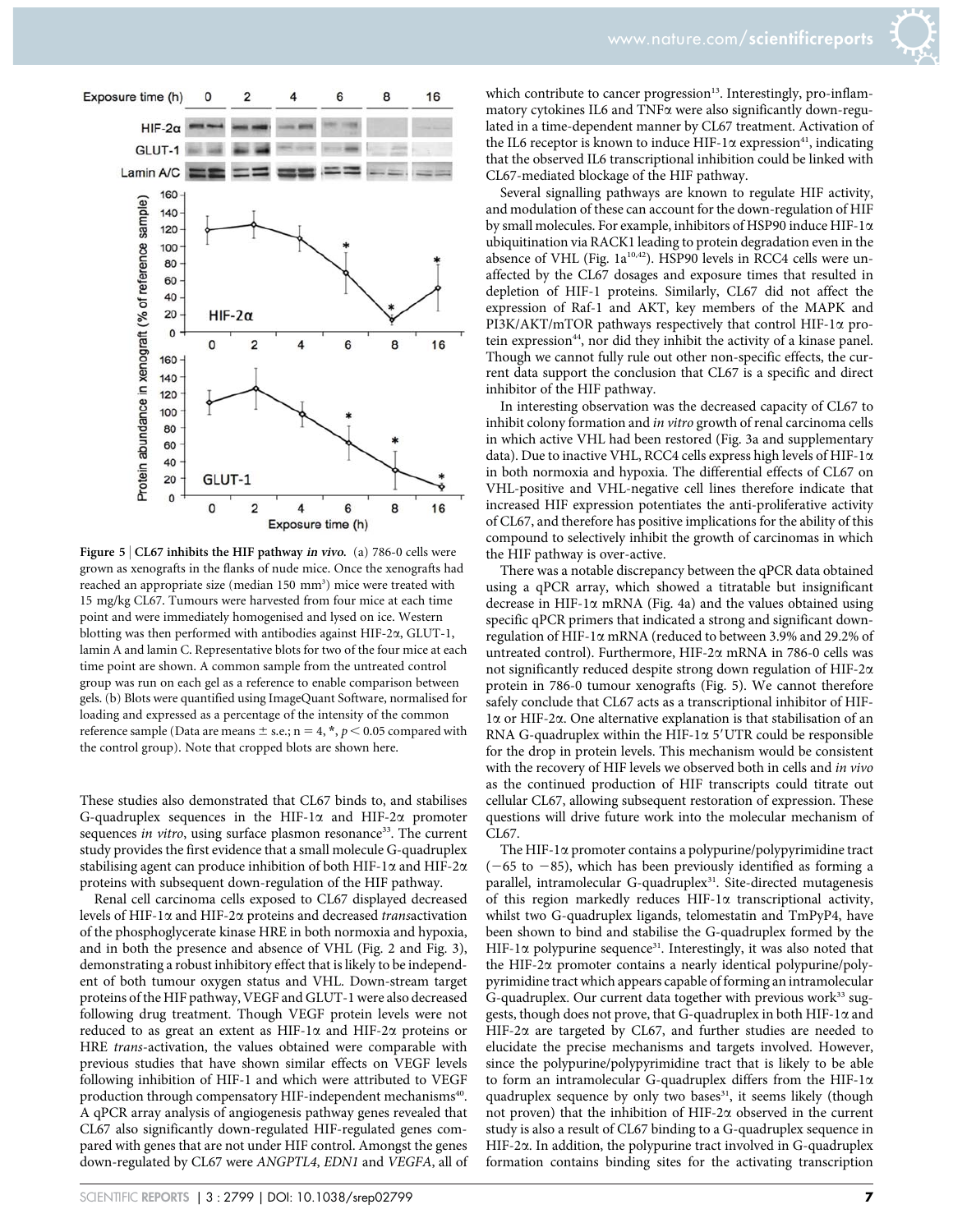

factors Sp1 and AP2<sup>31</sup> and we cannot rule out that CL67 may affect their binding thereby altering transcription of HIF-1 $\alpha$  and HIF-2 $\alpha$ . However, our data demonstrating that CL67 inhibits both HIF-1 $\alpha$ and HIF-2 $\alpha$  mRNA, in addition to the data showing that CL67 acts independently of the VHL, PI3K/AKT/mTOR and MAPK pathways, provides additional evidence that CL67 inhibits the HIF pathway via a novel mechanism distinct from any previous HIF inhibitor.

It is thought that HIF-1 $\alpha$  and HIF-2 $\alpha$  may play different roles in the cellular response to hypoxia and nutrient deprivation depending on their cellular environment and that their responses may be somewhat cell specific<sup>43</sup>. Interestingly, the expression of both HIF-1 $\alpha$  and HIF-2 $\alpha$  varied within the cell lines used during this study but the effect on the downstream HIF pathway (transactivation and downstream gene expression) after inhibition of HIF-1 $\alpha$  and HIF-2 $\alpha$  by CL67 was similar. CL67 also inhibits cell growth to a similar extent in a panel of renal cell lines with varying expression of HIF-1 $\alpha$  and HIF- $2\alpha$  (IC<sub>50</sub> values of 1.4–2.6  $\mu$ M)<sup>33</sup>. Long-term growth studies in animal models may help to elucidate the relative effects of inhibition of HIF-1 $\alpha$  and HIF-2 $\alpha$  more fully.

In summary, we have identified CL67 as a potent inhibitor of the HIF pathway which we propose acts by binding to and stabilising Gquadruplex structures in HIF-1 $\alpha$  and HIF-2 $\alpha$  leading to decreased transcription, down-regulation of HIF-1a and HIF-2a proteins, and inhibition of HIF transactivation with subsequent reduction in expression of down-stream target genes, both in vitro and in vivo. In addition, the compound also down-regulates expression of proinflammatory cytokine IL6. CL67 therefore represents an exciting therapeutic agent, with a novel mechanism of action, which may offer therapeutic advantage in the treatment of human renal cancers.

#### **Methods**

Cell culture and drug treatments.A498 and 786-0 human renal carcinoma cells were obtained from ATCC. RCC4 and RCC4VHL (RCC4 cells transfected with the functional VHL gene<sup>34,35</sup>) human renal carcinoma cells were obtained from the European Collection of Cell Cultures. Cells were cultured as recommended by suppliers in either DMEM, MEM or RPMI supplemented with 2 mM glutamine and 10% Foetal Bovine Serum. RCC4 and RCC4VHL cells were also maintained in 0.5 mg/ml G418 (Invitrogen). Growth and drug treatments were performed in humidified air, 21% O<sub>2</sub>, 5% CO<sub>2</sub>, 74% N<sub>2</sub> (normoxia) or 1% O<sub>2</sub>, 5% CO<sub>2</sub>, 94% N<sub>2</sub> (hypoxia) using an In Vivo Hypoxia Workstation 400 (Ruskinn, UK). Analytically pure CL67 was dissolved in DMSO. Cells treated with CL67 at increasing concentrations (1 $\times$ , 5 $\times$  or 10 $\times$  IC<sub>50</sub>) and/or exposure times (0 to 8 h) were washed in ice-cold PBS, harvested by scraping into 10 ml ice-cold PBS and collected by centrifugation (300 g, 3 min,  $4^{\circ}$ C) prior to re-suspension into the relevant assay buffer. IC<sub>50</sub> values for CL67, reported previously<sup>33</sup> were 1.4  $\mu$ M in RCC4 cells and  $2.3 \mu M$  for 786-0 cells.

Western blotting. Western blotting was performed as described previously<sup>36</sup> using mouse anti-human HIF-1 $\alpha$  (1:250; Transduction Labs), HIF-2 $\alpha$  goat anti-human HIF-1 $\beta$  (1:200; Santa Cruz), goat anti-human lamin A/C (1:500; Santa Cruz), rabbit anti-human AKT (1:1000; Cell Signalling Technology), rabbit anti-human HSP90  $(1:1,000; Santa Cruz)$ , goat anti-human actin  $(1:1,000; Santa Cruz)$ , mouse antihuman Raf-1 (1:1,000; Santa Cruz) and mouse anti-human GLUT-1 (1:200; Santa Cruz). All blots were incubated in primary antibodies overnight at  $4^{\circ}\mathrm{C}$  with shaking. Appropriate secondary antibodies were used at  $1:5,000$  (1 h, room temperature with shaking). Blots were quantified using ImageQuant software (Molecular Dynamics).

Luciferase reporter assays. A pGL3 firefly luciferase reporter plasmid containing the phosphoglycerate kinase HRE was supplied by Professor P. Maxwell (University College London, UK)34. The empty pGL3 control plasmid and the pRL-CMV Renilla luciferase plasmids were obtained from Promega. Cells were transfected with the pRL-CMV Renilla luciferase plasmid and either the HIF-1 reporter plasmid or the pGL3 control plasmid using LipoTAXI (Stratagene) and 24 h later were exposed to normoxia or hypoxia for the required time, with or without CL67. Firefly and Renilla luciferase activities were measured using the Dual Luciferase Reporter Assay System (Promega) according to the manufacturer's instructions.

VEGF measurements. Approximately  $10<sup>7</sup>$  cells were treated with CL67 as required. 1 mL of cell culture medium was removed and cleared using centrifugation (1,500 r.p.m.,  $4^{\circ}$ C, 3 min). The supernatant was stored at  $-80^{\circ}$ C prior to use. VEGF abundance was quantified using a human VEGF ELISA kit according to the manufacturer's instructions (R&D Systems, Minneapolis, MN).

Clongenicity assays. RCC4 cells (lacking VHL; RCC4) and RCC4 cells stably transfected with VHL (RCC4/VHL) were incubated for 4 h with the doses indicated of CL67 in normoxia (20% oxygen) or hypoxia (1% oxygen) in T-25 flasks containing 5 ml medium. Cells were then washed three times in 10 ml PBS and trypsinised using standard protocols. 100, 500 and 1,000 cells were plated in duplicate into 6-well plates containing 10 ml medium and were incubated in normoxia for 14 days. Cells were then washed three times in 10 ml PBS, fixed using 5 ml 70% ethanol, and colonies containing  $>$  50 cells were counted after staining (2% methylene blue in 50% ethanol, 2 ml). Results were expressed as a percentage of untreated controls and represent the mean of three experiments carried out in duplicate.

Reverse transcriptase PCR (RT-PCR). Total RNA was isolated from approximately 107 cells using the RNeasy kit (Qiagen, Crawley, UK) according to the manufacturer's protocol. HIF-1a transcripts were quantified using two-step, quantitative real time PCR (qRTPCR). First-strand cDNA synthesis was performed for each sample with a Protoscript M-MuLV Taq RT-PCR kit (New England Biolabs, MA, USA) using 1 µg total RNA and oligo-dT primers. qPCR was performed using Stratagene Brilliant III SYBR Green master mix in a Stratagene MX-3000P instrument (Agilent, TX, USA) according to the manufacturer's instructions using 2 ng input cDNA and primers at 300 nM. The following primer sequences were used: HIF-1a forward: CCAGTTA-CGTTCCTTCGATCAGT; HIF-1a reverse: TTTGAGGACTTGCGCTTTCATCA, HIF-2a forward: AAGCCTTGGAGGGTTTCATTG, HIF-1a reverse: TGCTGA-TGTTTTCTGACAGAAA, b-actin forward: CCCAGAGCAAGAGAGG, b-actin reverse: GTCCAGACGCAGGATG. Duplicate biological samples were measured in duplicate for each gene, then fold-regulation relative to the untreated control was determined using the Relative Expression Software Tool-384, version 2<sup>37</sup>. Samples were normalised to  $\beta$ -actin. Differences in PCR efficiency were normalised using relative standard curves of cDNA pooled from all samples. P-values were determined for 2000 randomisations.

Angiogenesis pathway analysis. The expression of 83 genes involved with angiogenesis was assessed using human angiogenesis PCR arrays (SABiosciences). Total RNA was extracted from CL67-treated cells using the RNeasy kit with oncolumn DNaseI treatment (Qiagen) according to the manufacturer's protocol. The quality of the harvested RNA was confirmed by nanodrop spectroscopy and by analysis with a Human RT<sup>2</sup> RNA QC PCR Array. First strand cDNA synthesis was performed with the RT<sup>2</sup> first strand kit and qPCR was carried out using the RT<sup>2</sup> qPCR master mix (Qiagen) as described above. Relative gene expression was determined by<br>the ∆∆CT method using the web-based RT² Profiler™ PCR Array Data Analysis software (SABiosciences). Data were normalised to the geometric mean of the house keeping gene RPLP0.

Xenograft studies. Five to six week year old female CD1 and immunodeficient Swiss nude mice were obtained from Harlan UK Ltd and Charles River UK Ltd, respectively. Animals were maintained in individually ventilated caging systems in groups of five at  $19^{\circ}$ C to  $23^{\circ}$ C, with a 12-hour light-dark cycle, and fed with a conventional diet. All experiments were approved by the institutional Animal Care and Use Committee of The School of Pharmacy London and experimental work was carried out in accordance with UK Home Office regulations.

A dose-range assay was initially performed in female CD1 mice, with an initial mean weight of 25 g. CL67 was dissolved in sterile dH<sub>2</sub>O and administered intraperitoneally to the mice ( $n = 2$ ). The body weight was recorded daily and the animals were observed for clinical symptoms. The starting dose of 0.08 mg/kg was increased step-wise up to 15 mg/kg. No adverse effects of CL67 were observed.

Pharmacodynamics of CL67 in 786-0 xenografts. 786-0 tumours were established in the right flank of five to six weeks old immunodeficient Swiss nude mice, by subcutaneous injection of  $1 \times 10^7$  cells in a mixture of 50:50 (v/v) medium and Matrigel® (BD Bioscences). Tumour development was monitored by serial calliper measurement. Four weeks after inoculation (median tumour volume  $= 150$  mm<sup>3</sup>) animals were randomly assigned into 6 groups ( $n = 4$ ). One group was used as a control (untreated) group and the rest of the mice were given CL67 intraperitoneally at a dose of 15 mg/kg. Treated animals were sacrificed at 2 h, 4 h, 6 h, 8 h and 16 h after injection. The tumour tissue was immediately excised and placed into 250 µL Western Blotting lysis buffer (see immunoblotting method). The tissue was homogenised on ice and incubated for a further 1 h on ice. The supernatant was then collected by centrifugation (15,000 r.p.m., 10 min,  $4^{\circ}$ C) in a bench top centrifuge. Supernatants were stored at  $-80^{\circ}$ C until further processing for immunoblotting as above.

- 1. Fukumura, D. & Jain, R. K. Tumor microenvironment abnormalities: causes, consequences, and strategies to normalize. J Cell Biochem 101, 937–949 (2007).
- 2. Maxwell, P. H. et al. Hypoxia-inducible factor-1 modulates gene expression in solid tumors and influences both angiogenesis and tumor growth. Proc Natl Acad Sci U S A 94, 8104-8109 (1997).
- 3. Hanahan, D. & Weinberg, R. A. Hallmarks of cancer: the next generation. Cell 144, 646–674 (2011).
- 4. Semenza, G. L. Defining the role of hypoxia-inducible factor 1 in cancer biology and therapeutics. Oncogene 29, 625–634 (2010).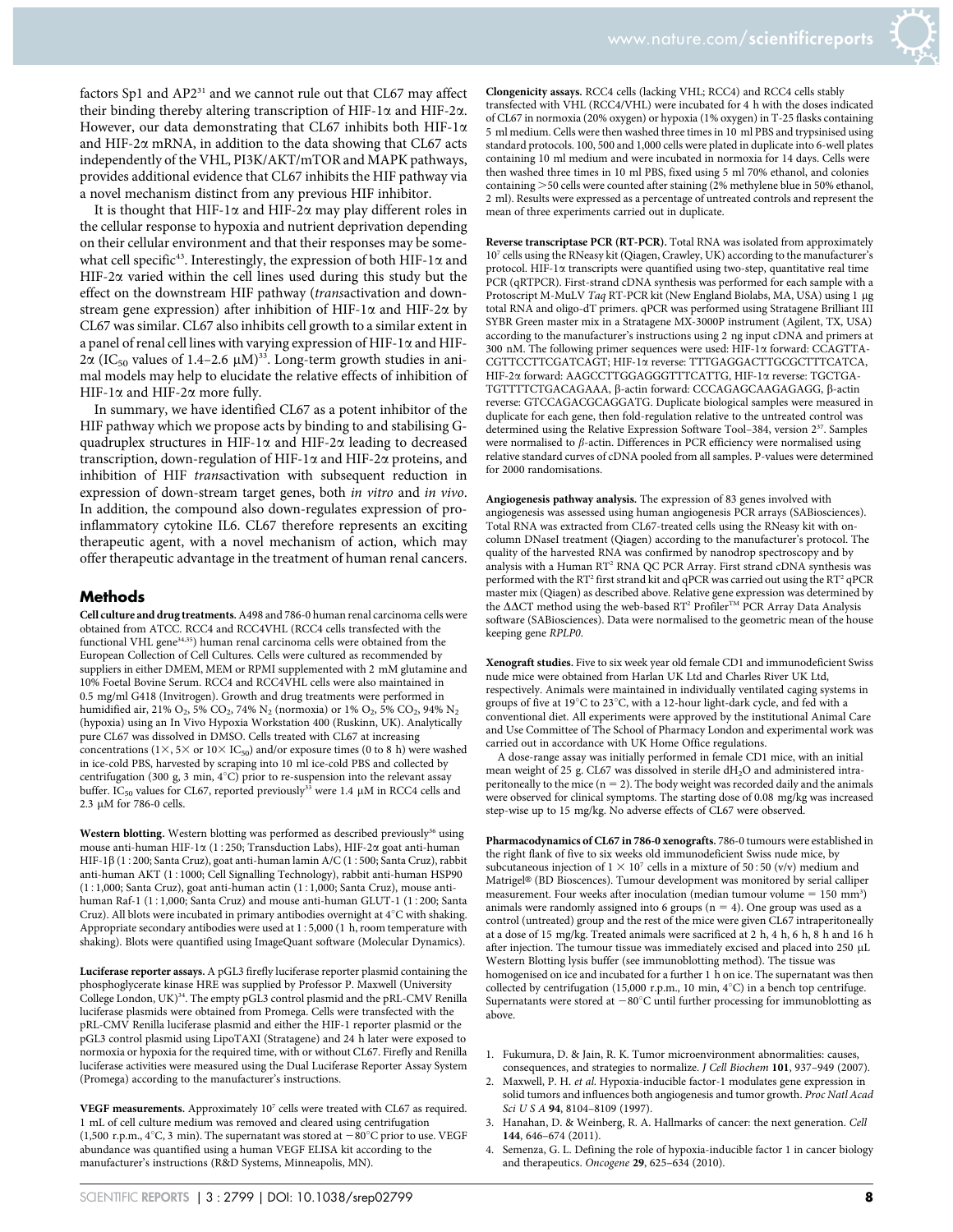

- 5. Wang, G. L., Jiang, B. H., Rue, E. A. & Semenza, G. L. Hypoxia-inducible factor 1 is a basic-helix-loop-helix-PAS heterodimer regulated by cellular O2 tension. Proc Natl Acad Sci U S A 92, 5510–5514 (1995).
- 6. Hu, C. J.,Wang, L. Y., Chodosh, L. A., Keith, B. & Simon, M. C. Differential roles of hypoxia-inducible factor  $1\alpha$  (HIF-1 $\alpha$ ) and HIF-2 $\alpha$  in hypoxic gene regulation. Mol Cell Biol 23, 9361–9374 (2003).
- 7. Heikkilä, M., Pasanen, A., Kivirikko, K. I. & Myllyharju, J. Roles of the human hypoxia-inducible factor (HIF)-3 $\alpha$  variants in the hypoxia response. Cell Mol Life Sci 68, 3885–3901, doi:10.1007/s00018-011-0679-5 (2011).
- Kamura, T. et al. Activation of HIF1 $\alpha$  ubiquitination by a reconstituted von Hippel-Lindau (VHL) tumor suppressor complex. Proc Natl Acad Sci U S A 97, 10430–10435 (2000).
- 9. Forsythe, J. A. et al. Activation of vascular endothelial growth factor gene transcription by hypoxia-inducible factor 1. Mol Cell Biol 16, 4604–4613 (1996).
- 10. Liu, Y. V. et al. RACK1 competes with HSP90 for binding to HIF-1 $\alpha$  and is required for O(2)-independent and HSP90 inhibitor-induced degradation of HIF-1a. Mol Cell 25, 207–217 (2007).
- 11. Hay, N. & Sonenberg, N. Upstream and downstream of mTOR. Genes Dev 18, 1926–1945 (2004).
- 12. Bernardi, R. et al. PML inhibits HIF-1alpha translation and neoangiogenesis through repression of mTOR. Nature 442, 779-785 (2006).
- 13. Semenza, G. L. Regulation of oxygen homeostasis by hypoxia-inducible factor 1. Physiology (Bethesda) 24, 97–106 (2009).
- 14. Brauch, H. et al. VHL alterations in human clear cell renal cell carcinoma: association with advanced tumor stage and a novel hot spot mutation. Cancer Res 60, 1942–1948 (2000).
- 15. Wiesener, M. S. et al. Constitutive activation of hypoxia-inducible genes related to overexpression of hypoxia-inducible factor-1 $\alpha$  in clear cell renal carcinomas. Cancer Res 61, 5215–5222 (2001).
- 16. Yoshida, M. et al. Somatic von Hippel-Lindau disease gene mutation in clear-cell renal carcinomas associated with end-stage renal disease/acquired cystic disease of the kidney. Genes Chromosomes Cancer 35, 359–364 (2002).
- 17. van Houwelingen, K. P. et al. Prevalence of von Hippel-Lindau gene mutations in sporadic renal cell carcinoma: results from The Netherlands cohort study. BMC Cancer 5, 57 (2005).
- 18. Banks, R. E. et al. Genetic and epigenetic analysis of von Hippel-Lindau (VHL) gene alterations and relationship with clinical variables in sporadic renal cancer. Cancer Res 66, 2000–2011 (2006).
- 19. Nickerson, M. L. et al. Improved identification of von Hippel-Lindau gene alterations in clear cell renal tumors. Clin Cancer Res 14, 4726–4734, doi:10.1158/ 1078-0432.CCR-07-4921 (2008).
- 20. Sun, X., Vale, M., Jiang, X., Gupta, R. & Krissansen, G. W. Antisense HIF-1a prevents acquired tumor resistance to angiostatin gene therapy. Cancer Gene Ther 17, 532–540 (2010).
- 21. Lee, K. et al. Acriflavine inhibits HIF-1 dimerization, tumor growth, and vascularization. Proc Natl Acad Sci U S A 106, 17910–17915 (2009).
- 22. Sandau, K. B., Faus, H. G. & Brüne, B. Induction of hypoxia-inducible-factor 1 by nitric oxide is mediated via the PI3K pathway. Biochem Biophys Res Commun 278, 263–267 (2000).
- 23. Sutton, K. M. et al. Selective inhibition of MEK1/2 reveals a differential requirement for ERK1/2 signalling in the regulation of HIF-1 in response to hypoxia and IGF-1. Oncogene 26, 3920–3929, doi:10.1038/sj.onc.1210168 (2007).
- 24. Pencreach, E. et al. Marked activity of irinotecan and rapamycin combination toward colon cancer cells in vivo and in vitro is mediated through cooperative modulation of the mammalian target of rapamycin/hypoxia-inducible factor-1 $\alpha$ axis. Clin Cancer Res 15, 1297–1307, doi:10.1158/1078-0432.CCR-08-0889 (2009).
- 25. Poon, E., Harris, A. L. & Ashcroft, M. Targeting the hypoxia-inducible factor (HIF) pathway in cancer. Expert Rev Mol Med 11, e26 (2009).
- 26. Krieg, M. et al. Up-regulation of hypoxia-inducible factors HIF-1 $\alpha$  and HIF-2 $\alpha$ under normoxic conditions in renal carcinoma cells by von Hippel-Lindau tumor suppressor gene loss of function. Oncogene 19, 5435–5443 (2000).
- 27. Raval, R. R.et al. Contrasting properties of hypoxia-inducible factor 1 (HIF-1) and HIF-2 in von Hippel-Lindau-associated renal cell carcinoma. Mol Cell Biol 25, 5675–5686 (2005).
- 28. Carroll, V. A. & Ashcroft, M. Role of hypoxia-inducible factor (HIF)-1a versus  $\rm HIF\text{-}2\alpha$  in the regulation of  $\rm HIF$  target genes in response to hypoxia, insulin-like growth factor-I, or loss of von Hippel-Lindau function: implications for targeting the HIF pathway. Cancer Res 66, 6264-6270 (2006).
- 29. Balasubramanian, S. & Neidle, S. G-quadruplex nucleic acids as therapeutic targets. Curr Opin Chem Biol 13, 345–353 637 (2009).
- 30. Rodriguez, R. et al. Small-molecule-induced DNA damage identifies alternative DNA structures in human genes. Nat Chem Biol 8, 301–310 (2012).
- 31. De Armond, R., Wood, S., Sun, D., Hurley, L. H. & Ebbinghaus, S. W. Evidence for the presence of a guanine quadruplex forming region within a polypurine tract of the hypoxia inducible factor  $1\alpha$  promoter. Biochemistry 44, 16341-16350 (2005).
- 32. Balasubramanian, S., Hurley, L. H. & Neidle, S. Targeting G-quadruplexes in gene promoters: a novel anticancer strategy? Nat Rev Drug Discov 10, 261–275 (2011).
- 33. Lombardo, C. M. et al. A novel series of G-quadruplex ligands with selectivity for HIF-expressing osteosarcoma and renal cancer cell lines. Bioorg Med Chem Lett 22, 5984–5988 (2012).
- 34. Maxwell, P. H. et al. The tumour suppressor protein VHL targets hypoxiainducible factors for oxygen-dependent proteolysis. Nature 399, 271–275 (1999).
- 35. Cockman, M. E. et al. Hypoxia inducible factor-alpha binding and ubiquitylation by the von Hippel-Lindau tumor suppressor protein. J Biol Chem 275, 25733– 25741 (2000).
- 36. Welsh, S. J., Bellamy, W. T., Briehl, M. M. & Powis, G. The redox protein thioredoxin-1 (Trx-1) increases hypoxia-inducible factor 1alpha protein expression: Trx-1 overexpression results in increased vascular endothelial growth factor production and enhanced tumor angiogenesis. Cancer Res 62, 5089–5095 (2002).
- 37. Pfaffl, M. A new mathematical model for relative quantification in real-time RT-PCR. Nucleic Acids Res 29, e45 (2001).
- 38. Ohh, M. et al. Ubiquitination of hypoxia-inducible factor requires direct binding to the beta-domain of the von Hippel-Lindau protein. Nat Cell Biol 2, 423–427  $(2000)$
- 39. Ryan, H. E., Lo, J. & Johnson, R. S. HIF-1 alpha is required for solid tumor formation and embryonic vascularization. EMBO J 17, 3005-3015 (1998).
- 40. Welsh, S. J. et al. The thioredoxin redox inhibitors 1-methylpropyl 2-imidazolyl disulfide and pleurotin inhibit hypoxia-induced factor  $1\alpha$  and vascular endothelial growth factor formation. Mol Cancer Ther 2, 235–243 (2003).
- 41. Xu, Q. et al. Targeting Stat3 blocks both HIF-1 and VEGF expression induced by multiple oncogenic growth signaling pathways. Oncogene 24, 5552–5560 (2005).
- 42. Isaacs, J. S. et al. Hsp90 regulates a von Hippel Lindau-independent hypoxiainducible factor-1 alpha-degradative pathway. J Biol Chem 277, 29936–29944  $(2002)$
- 43. Bertout, J. A., Patel, S. A. & Simon, M. C. The impact of O2 availability on human cancer. Nat Rev Cancer 8, 967–975 (2008).
- 44. Semenza, G. L. Targeting HIF-1 for cancer therapy. Nat Rev Cancer 3, 721–732 (2003).

#### Acknowledgements

Margaret Ashcroft and Patrick Maxwell are thanked for valuable advice, the kind gift of RCC4 cells and pGL3 and derivative vectors. We thank Cancer Research UK for support (Programme grant and Studentship to CL) and the Novartis Institutes for BioMedicalResearch for supplying the cell proliferation data in various renal cancer lines, and for the kinase panel data

#### Author contributions

Conceived and designed the experiments: S.J.W., A.G.D., M.F., A.S., S.N. Performed the experiments: S.J.W., A.G.D., C.L., H.V., M.F. Analysed the data: S.J.W., A.G.D., S.N. Contributed reagents, equipment and analysis tools: C.L., A.S., S.N. Wrote the paper: S.J.W.,  $A$ .G.D.,  $S$ .N.

#### Additional information

Supplementary information accompanies this paper at http://www.nature.com/ scientificreports

Competing financial interests: The authors declare no competing financial interests.

How to cite this article: Welsh, S.J. et al. Inhibition of the hypoxia-inducible factor pathway by a G-quadruplex binding small molecule. Sci. Rep. 3, 2799; DOI:10.1038/srep02799 (2013).

This work is licensed under a Creative Commons Attribution-NonCommercial-ShareAlike 3.0 Unported license. To view a copy of this license, visit http://creativecommons.org/licenses/by-nc-sa/3.0